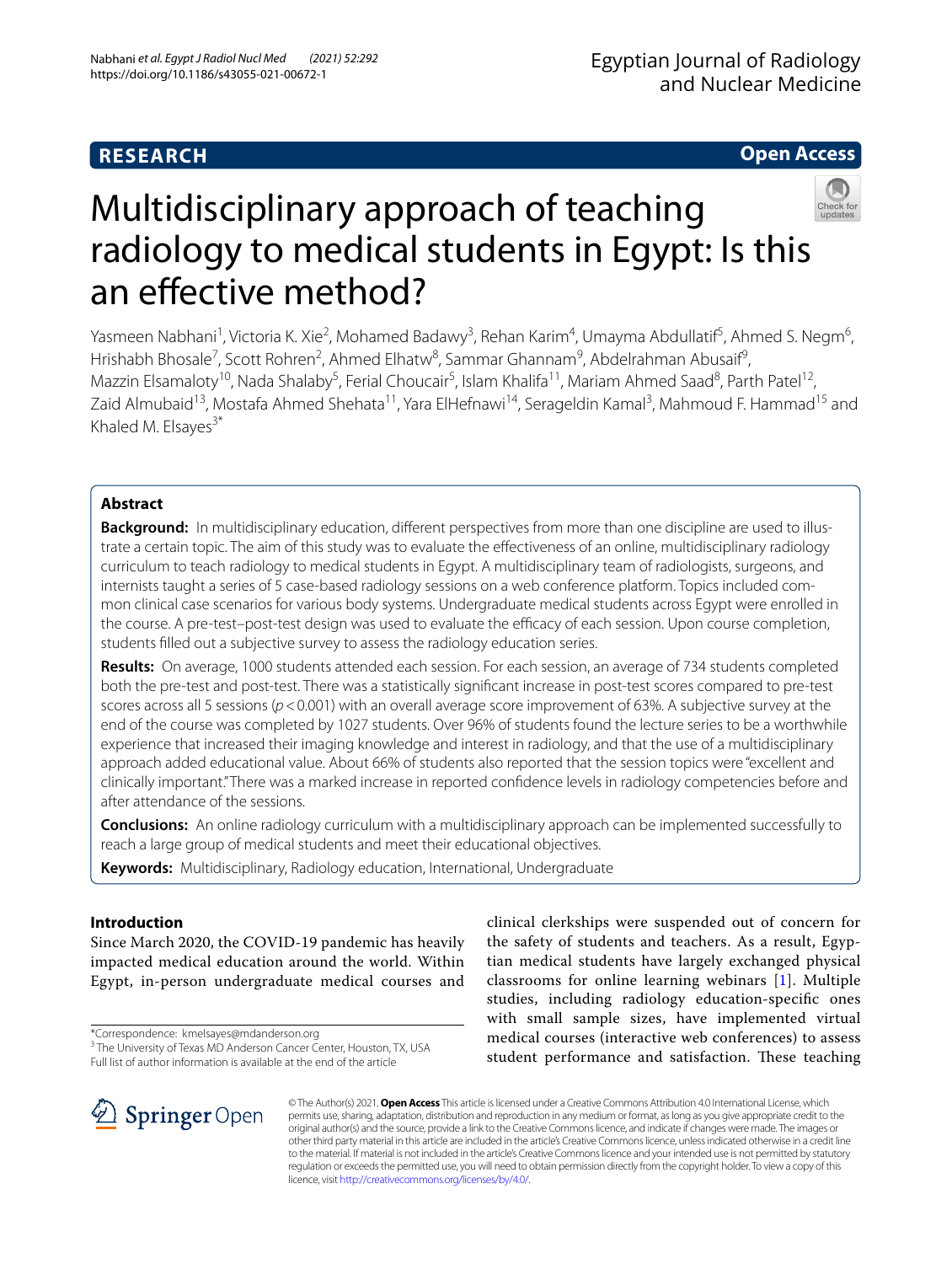Radiology, in particular, is well-positioned to be taught electronically due to its heavy reliance on technology and the existence of multiple online educational radiology module platforms [\[5](#page-5-3)]. Unfortunately, radiology has been historically underrepresented in the medical curriculum [\[6](#page-5-4)]. Despite medical imaging becoming an increasingly routine part of patient care, medical student radiology education has not achieved similar growth [[6](#page-5-4)]. Radiology education in many medical schools is often not part of the required curriculum and is only ofered in the forms of electives often taught by non-radiologists, such as anatomists  $[6, 7]$  $[6, 7]$  $[6, 7]$ . Effective radiology education not only exposes medical students to the feld of radiology but also can inspire students to pursue careers in radiology and build a strong foundation of basic radiology knowledge [[3\]](#page-5-6).

In addition, many specialties (internal medicine, obstetrics-gynecology, pediatrics, general surgery) have reported that incoming interns have insufficient imaging interpretation skills ("normal vs abnormal") and an inability to order imaging according to appropriate imaging guidelines. This is likely attributable to lack of radiology education in medical schools [\[8](#page-5-7)]. One possible solution to this problem is using a multidisciplinary approach to integrate direct radiology instruction by radiologists, supplemented by perspectives from other specialties. Integrating radiology education with topics across diferent specialties can help to increase understanding and appreciation of the role of radiology in multifaceted patient care [[9\]](#page-6-0). Implementing a formal, multidisciplinary radiology education across medical curricula may also improve the retention of foundational radiology knowledge for both future radiologists and non-radiology physicians. In the following report, we strove to implement and assess a similar multidisciplinary online radiology educational series within a cohort of Egyptian medical students, a similar methodology to a previous, parallel United States (U.S.) study. We hypothesize that this virtual multidisciplinary radiology educational series can be used to meet the educational needs of a large group of medical students internationally.

## **Methods**

Participants of this study provided informed consent to authorize the use of the test results and the analysis of the survey answers for research purposes.

#### **Development and implementation**

An online, multidisciplinary diagnostic radiology lecture series was designed to run for 5 sessions led by a radiologist, an internist, and a surgeon; they addressed the following topics: child abuse, bone fractures, breast, pneumonia, and flank pain (Table  $2$ ). The sessions were attended by 1363 medical students from Egyptian medical schools. Student ambassadors communicated the schedule from the course director to the remaining students and set up 5 live online sessions. The sessions were hosted on the video conferencing platform, Zoom (Zoom Video Communications Inc., 2016), which allows screen sharing in addition to audience interaction in the questions and answers session. The live sessions began with a 10-min multiple choice pre-test knowledge assessment. Then, the panelists would discuss a teaching topic, beginning frst with the internist or surgeon who presented a case and then a radiologist would go over relevant imaging. The radiologist would describe the imaging studies that were ordered, the interpretation of the images, and how these images guided medical or surgical management. Imaging scans were presented both as static images and as videos to explain relevant pathology and normal anatomy. Once the lectures were completed, the students completed a post-test and then had a 15-min question and answer session with the panelists. A learning objective hand out was sent out to medical students few days after each live session to enhance the learning experience for students and provide them with educational material that they can reference.

#### **Evaluation**

We implemented a correlational pre-test–post-test design to assess the change in knowledge gained by students through the virtual lectures. An assigned medical student helped by the panelists at each session to set up 7–13 questions multiple choice questions that covered the learning objectives of that session. The same set of questions was administered before and after the session using Qualtrics survey software (Qualtrics, Provo, UT) to automatically score each test, awarding one mark per correct answer. Identifying information was removed from each test using a deidentifer code assigned to each student. At the course's conclusion, students completed a 17-question course evaluation survey. The questions evaluated students' overall experience using open-ended feedback questions, an assessment of the confdence regarding their understanding of imaging studies both pre- and post-course, and rating each of the 10 sessions individually using the following point scale:  $poor=1$ , fair = 2, good = 3, and excellent = 4.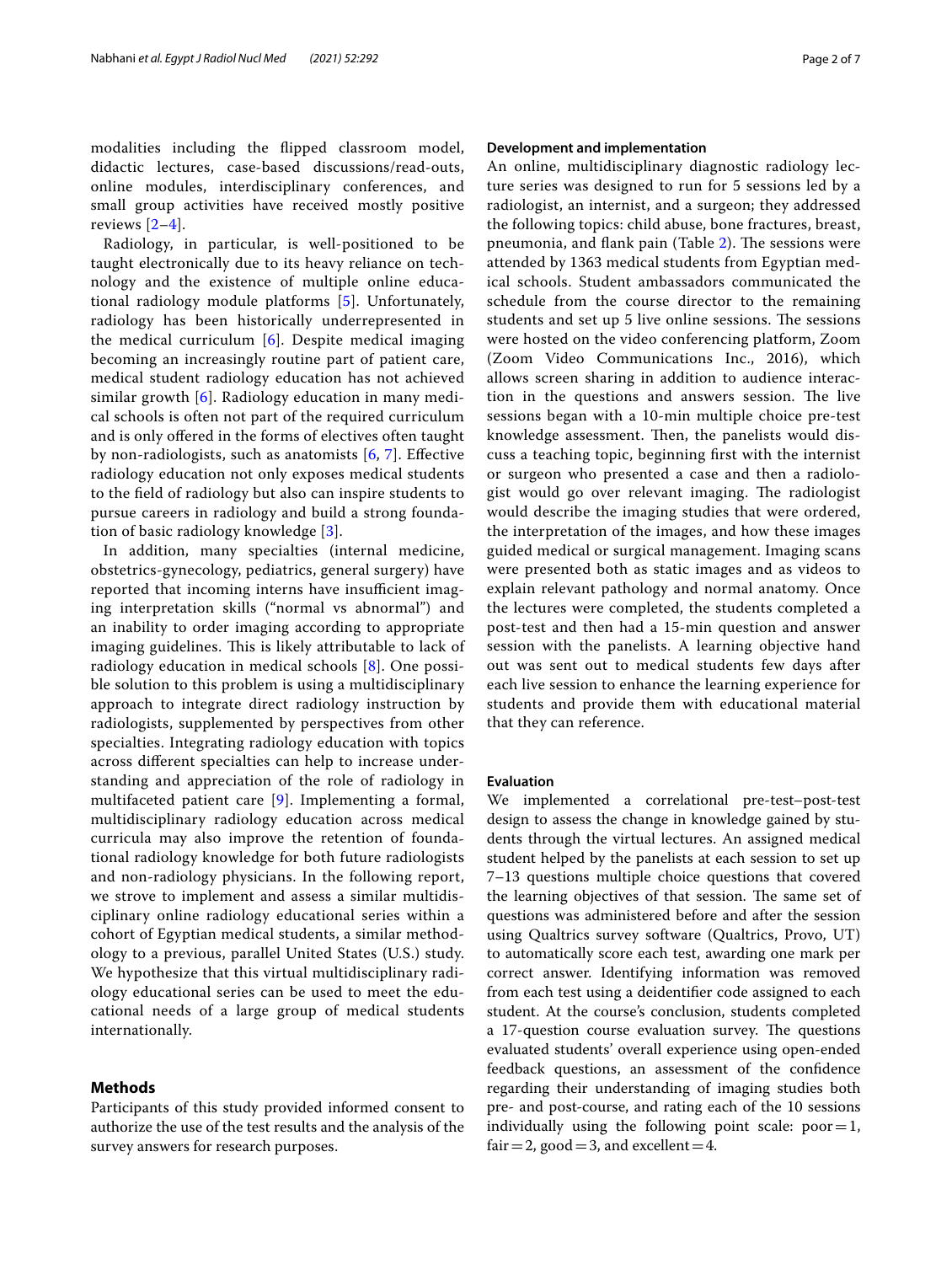#### **Recruitment and student leadership**

The course director recruited ambassadors from medical students all over Egypt based on a survey they had flled out before the course start date. Ambassadors help to recruit potential participants and to facilitate the communication during the course and after the course. The ambassadors distributed the course details and registration Google Forms (Google, Mountain View, California) for the course to their schools' group chats and Facebook groups to let interested medical students know about the course. The ambassadors played a key role organizing the course. In addition to recruitment, they actively contributed to the design of pre- and post-tests based on reading material provided by the instructors, preparation of the sessions' handouts, and communicating attendance information with the attendees. The ambassadors had weekly meetings during the course at which they provided valuable input, directions for the course, and added to design of the fnal evaluation survey.

#### **Statistical analysis**

We utilized a paired t-test within Excel (Microsoft, Redmond, Washington) to compare pre-test and post-test scores from students in each session separately. Unless a medical student completed both pre- and post-tests, the score of the exam was not included in the analysis. A *p*-value of less than 0.05 was used to indicate a statistically signifcant diference between pre- and post-test scores.

Following completion of all 5 sessions, participating students were asked to complete a subjective course evaluation survey assessing for changes in their confdence levels of their basic radiology skills, on a four-point Likert-type scale ranging from "not confdent at all" to "very confident." Using MATLAB (The MathWorks, Natick, Massachusetts), the Wilcoxon signed-rank test with a one-tailed hypothesis was performed to evaluate for statistically significant differences (*p*-value < 0.05) between confdence levels before and after the course.

## **Results**

A total of 1363 medical students enrolled in the radiology course after flling out an interest form and completing a perquisite online course about the fundamentals of imaging. On average, 1000 students attended each session. For each session, an average of 734 students completed both the pre-test and post-test.

In total, 1027 students completed the end-course survey. Of which, 66.5% were frst through sixth-year medical students and 33.5% were interns or non-radiology house staff. The gender distribution was 56.3% female,

### <span id="page-2-0"></span>**Table 1** Demographics

|                         | $\%$  | N              |
|-------------------------|-------|----------------|
| Medical school class    |       |                |
| First-year              | 1.07  | 11             |
| Second-year             | 4.48  | 46             |
| Third-year              | 7.89  | 81             |
| Fourth-year             | 12.27 | 126            |
| Fifth-year              | 18.99 | 195            |
| Sixth-year              | 21.81 | 224            |
| Other                   | 33.50 | 344            |
| Gender                  |       |                |
| Male                    | 43.33 | 445            |
| Female                  | 56.48 | 580            |
| Other                   | 0.00  | $\mathbf 0$    |
| Preferred not to answer | 0.19  | $\overline{2}$ |
| Language                |       |                |
| English                 | 91.14 | 936            |
| Arabic                  | 7.79  | 80             |
| Other                   | 1.07  | 11             |



<span id="page-2-1"></span>and 0.2% preferred not to answer. The main language used to teach medical students at their school was overwhelmingly English (91.1%). Table [1](#page-2-0) displays student demographics.

The number of students who completed both preand post-tests was the highest at the third lecture (794 students). Improvements in students' post-test scores were noted compared to their pre-test score (Fig. [1\)](#page-2-1). The highest improvement in students' acquisition of knowledge was in the last lecture (97% change). Across all 5 sessions, there was a statistically signifcant increase in post-test scores compared to pre-test scores (*p* < 0.001) with an overall average score improvement of 63% (Table [2\)](#page-3-0).

Most students (over 96%) reported that the lecture series was a worthwhile experience that strongly or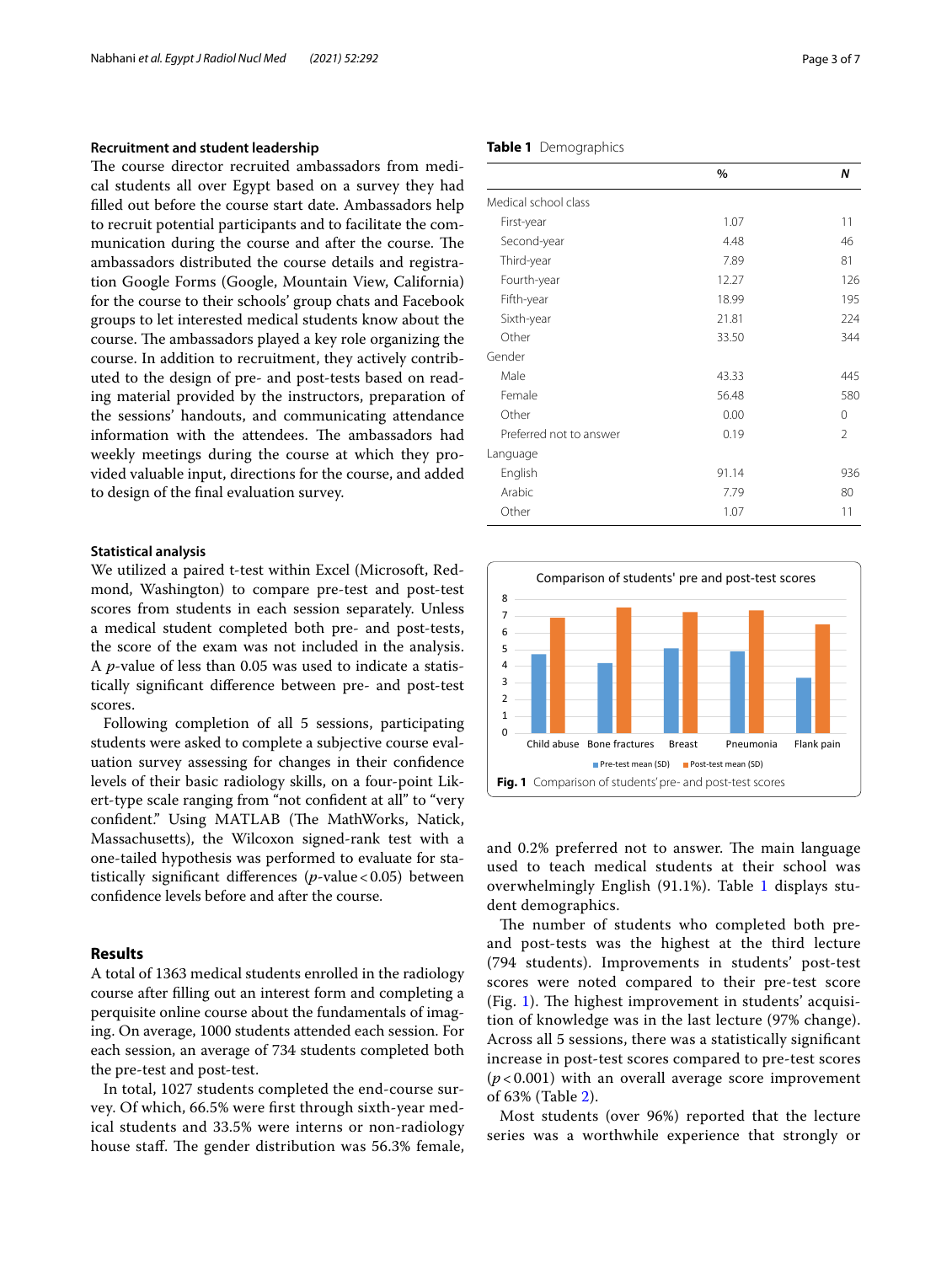| <b>Session</b> | <b>Completed tests</b> | Pre-test mean (SD) | Post-test mean (SD) | % Change | p value |
|----------------|------------------------|--------------------|---------------------|----------|---------|
| Child abuse    | 735                    | 4.73(1.43)         | 6.91(1.78)          | 46       | < 0.001 |
| Bone fractures | 758                    | 4.20(1.53)         | 7.53(2.03)          | 79       | < 0.001 |
| Breast         | 794                    | 5.08(1.87)         | 7.25(2.10)          | 43       | < 0.001 |
| Pneumonia      | 682                    | 4.89(1.64)         | 7.36 (2.01)         | 50       | < 0.001 |
| Flank pain     | 703                    | 3.31 (1.82)        | 6.52(2.72)          | 97       | < 0.001 |

<span id="page-3-0"></span>**Table 2** Pre- and post-test scores by session

somewhat increased their knowledge of imaging as a diagnostic tool, as well as their overall interest in radiology. About 91% strongly or somewhat agreed that the topics presented were relevant to their medical education. Greater than 93% of participants stated the course met their expectations and found the course material to be just right in difficulty level and amount of effort to complete. Ninety-four percent of attendees strongly or somewhat agreed that the use of a multidisciplinary approach with the additional presence of a non-radiologist, such as a surgeon or internist, added educational value.

The weighted average rating of all 5 sessions was 3 points or "good." On average 50.8% of participants rated each session as "excellent," 39.1% as "good," and 9.3% as "fair."

Subjective assessment of the students' confidence levels in diferent radiology competencies was measured through the end-course survey. While most of

the students before the course chose "not confdent" or "somewhat confdent" in the assessed radiology competencies, most students selected "moderately confdent" or to a lesser extent, "very confdent" after completing the course. Figure [2](#page-3-1) summarizes the participants' confdence level ratings before and after the course. Across all fve sessions, a statistically signifcant increase was noted in the students' confdence level after completing the course compared with their confdence levels before (all *p*<0.001). (Table [3](#page-4-0)).

## **Discussion**

The COVID-19 pandemic forced educators to find a balance between providing enriched learning experiences for their students while also adhering to public safety measures. Virtual learning models were utilized as medical schools halted in-person learning for several months

<span id="page-3-1"></span>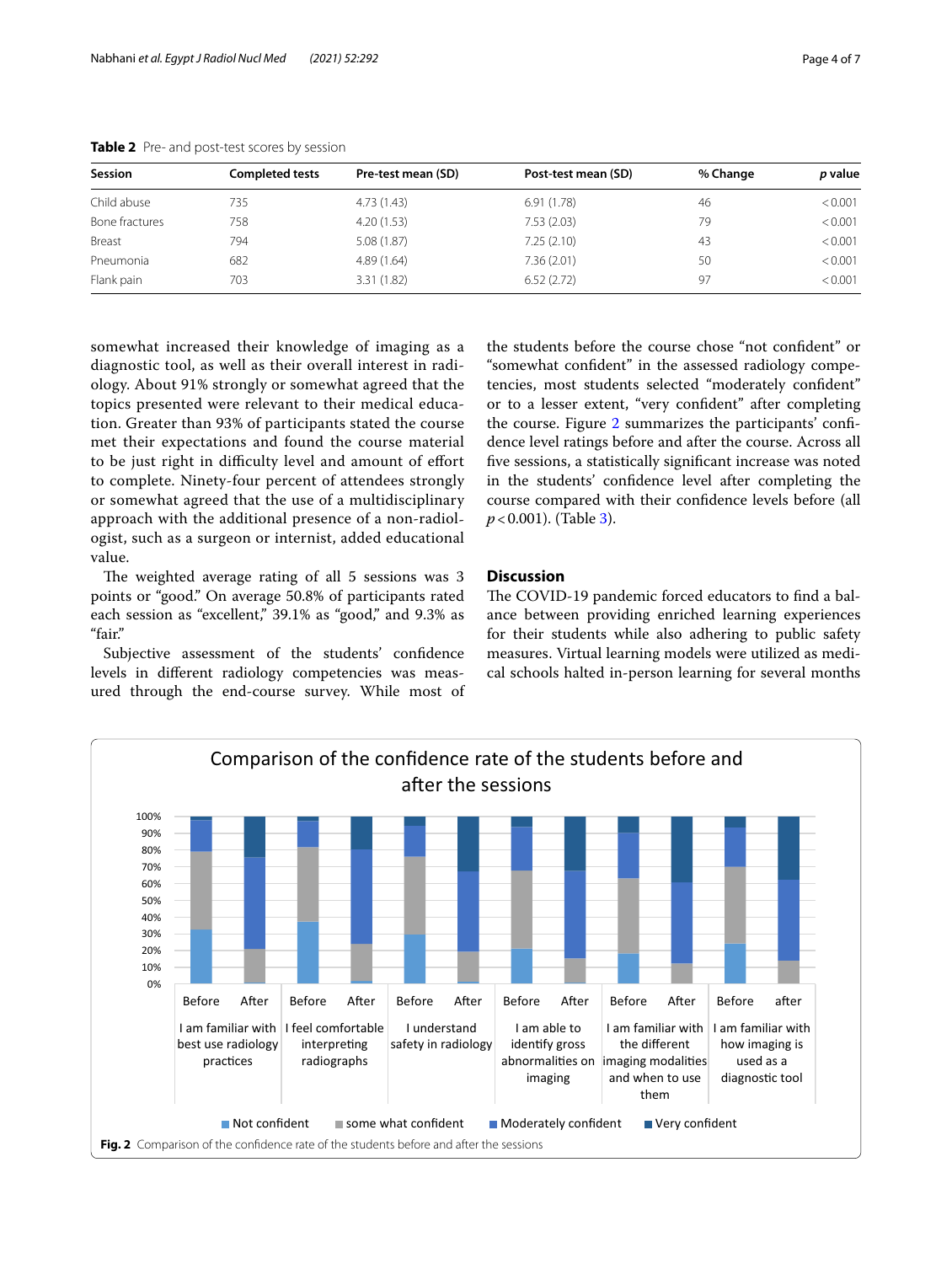<span id="page-4-0"></span>**Table 3** Statistical analysis of the confdence level of the students before and after the sessions

| Session                                                                     | Weighted average before the<br>session | Weighted average after the<br>session | p value |
|-----------------------------------------------------------------------------|----------------------------------------|---------------------------------------|---------|
| am familiar with best use radiology practices                               | 1.91                                   | 3.02                                  | < 0.001 |
| I feel comfortable interpreting radiographs                                 | 1.84                                   | 2.94                                  | < 0.001 |
| I understand safety in radiology                                            |                                        | 3.12                                  | < 0.001 |
| I am able to identify gross abnormalities on imaging                        | 2.17                                   | 3.16                                  | < 0.001 |
| I am familiar with how imaging is used as a diagnostic tool                 | 2.28                                   | 3.26                                  | < 0.001 |
| I am familiar with the different imaging modalities and when to use<br>them | 2.12                                   | 3.23                                  | < 0.001 |

during the height of the pandemic in the Spring of 2020  $[10]$  $[10]$ .

The field of radiology lends itself well to virtual education [[11\]](#page-6-2). Readouts performed over virtual platforms, didactic lectures given in live and prerecorded formats, and interactive methods such as audience polling and quizzes were successful alternatives when in-person meetings were not possible [[12\]](#page-6-3).

In implementing a virtual radiology rotation for medical students in Egypt, we assessed pre-test and post-test data for fve diferent radiology diagnoses. In comparing pre-test and post-test results, the cohort of students performed better on the post-test after completing the virtual rotation, with statistically signifcant results. In the same fashion, several studies showed the effectiveness of virtual teaching of radiology [\[2](#page-5-1), [13\]](#page-6-4). In a study from Harvard Medical School, 111 medical students enrolled in a virtual radiology curriculum and were given a fnal exam at the conclusion of the rotation. The final exam results were compared to those of the fnal exam taken when the rotation was in-person in prior years, with the fnal exam scores being similar to those of the in-person rotation. This demonstrates the quality of online education delivery with minimal to no defciency when compared to in-person learning [[13\]](#page-6-4). In the Egyptian cohort that we assessed, employing a similar comparison model with the performance of students enrolled in an in-person radiology curriculum at Egyptian medical schools pre-COVID-19 pandemic could be useful to assess efficacy for future implementation of online learning.

An overwhelming majority of the participants felt that the virtual program increased their interest in radiology as well as their knowledge of using radiology as a diagnostic tool in medicine. With a larger percentage of participants in the Egyptian cohort being undergraduate medical students at Egyptian medical schools, tailoring the difficulty level of the program to match that of a student was key. This was successful as demonstrated by post-course survey results that the material and topics were "just right" and clinically important.

A number of subjective points were assessed pre- and post-course, including familiarity with radiology best-use practices, identifying gross abnormalities on imaging, and the utility of diferent imaging modalities in diferent clinical scenarios. The finding of our results is consistent with other studies and supports the value supplemental radiographic education may provide in improving the competency of clinicians and medical students in their specialty  $[14-17]$  $[14-17]$ .

In addition, using an online educational model also helps reach a greater number of students and gives them access to the same kinds of resources, which ofers a robust learning experience and more equal feld of opportunities that these students may otherwise not have been able to access  $[18, 19]$  $[18, 19]$  $[18, 19]$ . This is shown in other virtual education models that have been implemented in interdisciplinary felds in Egyptian medical schools. In medical schools in Assiut, Egypt, fipped classrooms, virtual small group sessions, and the use of simulation videos to teach procedural clinical skills were implemented. Moreover, students were incorporated in telehealth clinic visits with patients, which is helpful given the dynamic practice of medicine [\[14](#page-6-5)].

A large majority of the participants agreed to varying extents that the presence of an internist or surgeon at the educational sessions added value to the program. These results were similar to another study that reported the efectiveness of multidisciplinary approach in incorporating radiology in anatomy education  $[20, 21]$  $[20, 21]$  $[20, 21]$  $[20, 21]$ . The approach to patient care and treatment continues to grow in a collaborative model. Introducing radiology at an early stage of medical training may reinforce a superior approach to patient care as future healthcare professionals [\[22](#page-6-11)]. In addition, learning the radiographic signifcance of certain pathological diseases can serve as a proactive way for students to correlate better with clinical presentation.

Overall, employing a multidisciplinary approach to radiology education at the medical student level can successfully be done virtually, both in response to the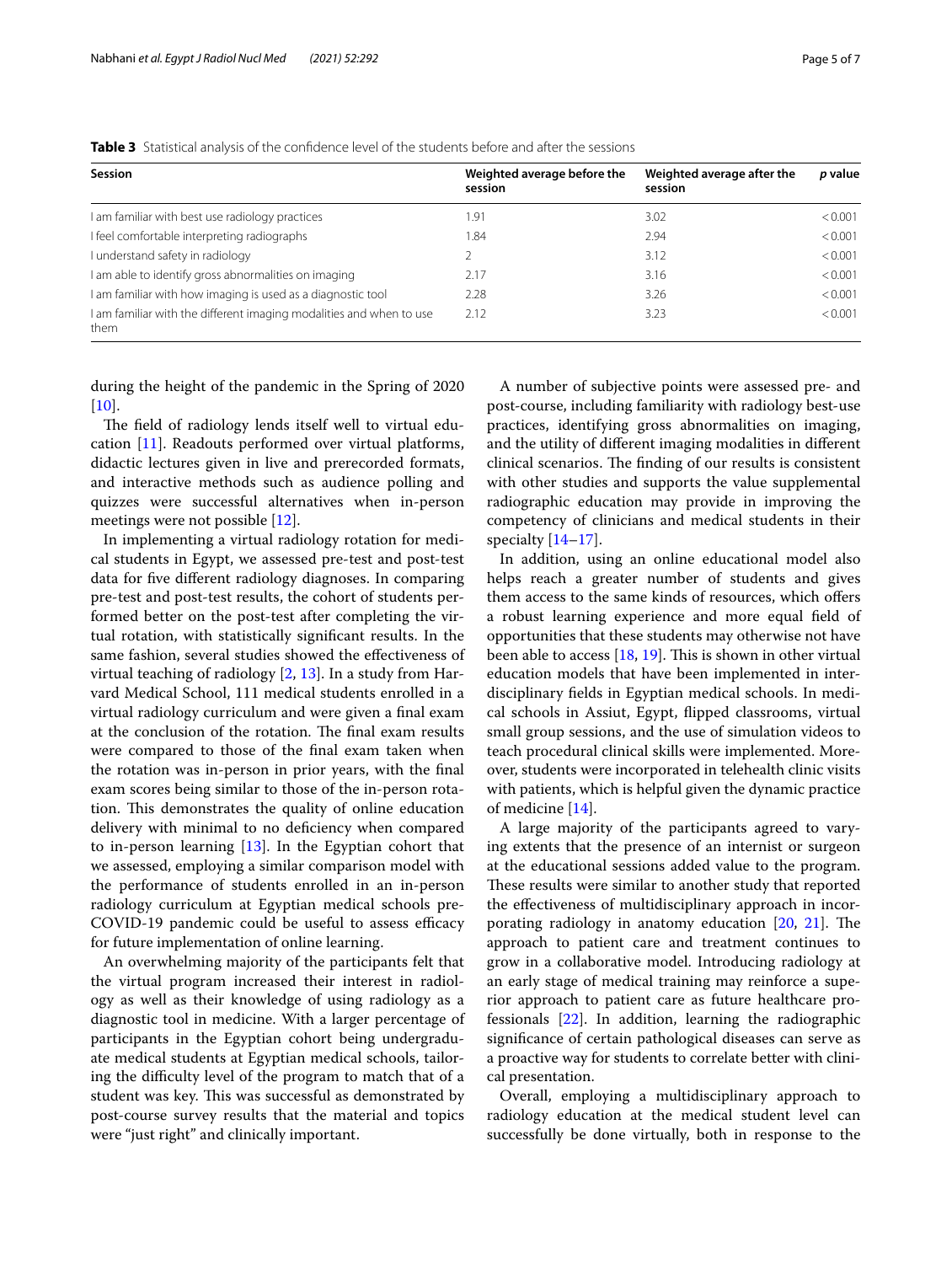COVID-19 pandemic as well as to the changing fabric of medicine, with telehealth becoming more popular [\[18](#page-6-7), [23\]](#page-6-12). Online medical education can reach a wider range of students and their learning can be adequately assessed with a combination of live discussion sessions and testing methods [[19,](#page-6-8) [24](#page-6-13)].

#### **Limitations**

As our study depended on students answering both tests, students who answered only one were not included, thus preventing us from attaining a 100% response rate. However, online surveys are expected to not reach a 100% response rate, and we received an appreciable percentage of an  $\sim$  80% response rate for both pre-test and post-test.

## **Conclusions**

An online multidisciplinary approach to teaching radiology to medical students can effectively and efficiently meet medical education needs. The accessibility, ease of information delivery, and overall well-received curriculum demonstrates that even beyond the circumstances presented by the COVID-19 pandemic, online learning models may be incorporated more permanently in medical education and reach even more students at other institutions.

## **Take‑home points**

- It is practical to implement radiology education via online learning platforms.
- Online and virtual video conferencing platforms that are available and established make it possible to broaden the use of educational resources, including access to professors from diferent felds and countries, FOAMed (Free Open Access Medical Education) in order to create a rich learning experience despite being completely virtual.
- A multidisciplinary approach in teaching radiology showed signifcant increase in knowledge gained by students of the targeted teaching topics regarding basic radiology interpretation skills and understanding imaging.
- Multidisciplinary education that incorporates radiology plays an important role in diagnostic medicine and medical management.

# **Abbreviations**

U.S.: United States; FOAMed: Free open access medical education.

#### **Acknowledgements**

Not applicable.

#### **Authors' contributions**

All authors reviewed and provided input before and during the drafting of the manuscript. All authors read and approved the fnal manuscript.

#### **Funding**

Not applicable.

#### **Availability of data and materials**

Not applicable.

#### **Declarations**

**Ethics approval and consent to participate** Not applicable.

#### **Consent for publication**

Not applicable.

#### **Competing interests**

The authors declare that they have no competing interests.

#### **Author details**

<sup>1</sup> Sinai Hospital of Baltimore, Baltimore, MD, USA. <sup>2</sup> Baylor College of Medicine, Houston, TX, USA.<sup>3</sup> The University of Texas MD Anderson Cancer Center, Houston, TX, USA. <sup>4</sup>HCA Houston Health Care West, Houston, TX, USA. <sup>5</sup>University of Houston, Houston, TX, USA. <sup>6</sup>Mayo Clinic, Rochester, MN, USA. <sup>7</sup>University of Texas at Austin, Austin, TX, USA. <sup>8</sup>National Cancer Institute, Cairo University, Cairo, Egypt. <sup>9</sup>University of Texas San Antonio, San Antonio, TX, USA. <sup>10</sup>College of Medicine and Life Sciences, University of Toledo, Toledo, OH, USA. 11Faculty of Medicine, Alexandria University, Alexandria, Egypt. <sup>12</sup>McGovern Medical<br>School at UTHealth, Houston, TX, USA. <sup>13</sup>University of Texas, Austin, TX, USA. <sup>14</sup> Kasr Al-Ainy Medical School, Cairo University, Cairo, Egypt. <sup>15</sup> National Liver Institute, Menoufa University, Menoufa, Egypt.

Received: 27 September 2021 Accepted: 22 November 2021 Published online: 07 December 2021

#### **References**

- <span id="page-5-0"></span>1. Abbas AM (2020) COVID-19 pandemic and medical education in a developing country
- <span id="page-5-1"></span>2. Durfee SM et al (2020) Medical student education roadblock due to COVID-19: virtual radiology core clerkship to the rescue. Acad Radiol 27:1461–1466
- <span id="page-5-6"></span>3. Smith EB, Sherrill GC, Lewis PJ, Faykus MW, Jordan SG (2021) Online hide and seek: allopathic US medical schools' radiology education virtual presence. Curr Probl Diagn Radiol. [https://doi.org/10.1067/j.cpradiol.2021.03.](https://doi.org/10.1067/j.cpradiol.2021.03.005) [005](https://doi.org/10.1067/j.cpradiol.2021.03.005)
- <span id="page-5-2"></span>4. Belf LM, Dean KE, Bartolotta RJ, Shih G, Min RJ (2021) Medical student education in the time of COVID-19: a virtual solution to the introductory radiology elective. Clin Imaging 75:67–74
- <span id="page-5-3"></span>5. Lorenzo-Alvarez R, Ruiz-Gomez MJ, Sendra-Portero F (2019) Medical students' and family physicians' attitudes and perceptions toward radiology learning in the Second Life virtual world. Am J Roentgenol 212:1295–1302
- <span id="page-5-4"></span>6. Straus CM et al (2014) Medical student radiology education: summary and recommendations from a national survey of medical school and radiology department leadership. J Am Coll Radiol 11:606–610
- <span id="page-5-5"></span>7. Rubin Z, Blackham K (2015) The state of radiologic teaching practice in preclinical medical education: survey of American medical, osteopathic, and podiatric schools. J Am Coll Radiol 12:403–408
- <span id="page-5-7"></span>8. Schiller PT, Phillips AW, Straus CM (2018) Radiology education in medical school and residency: the views and needs of program directors. Acad Radiol 25:1333–1343